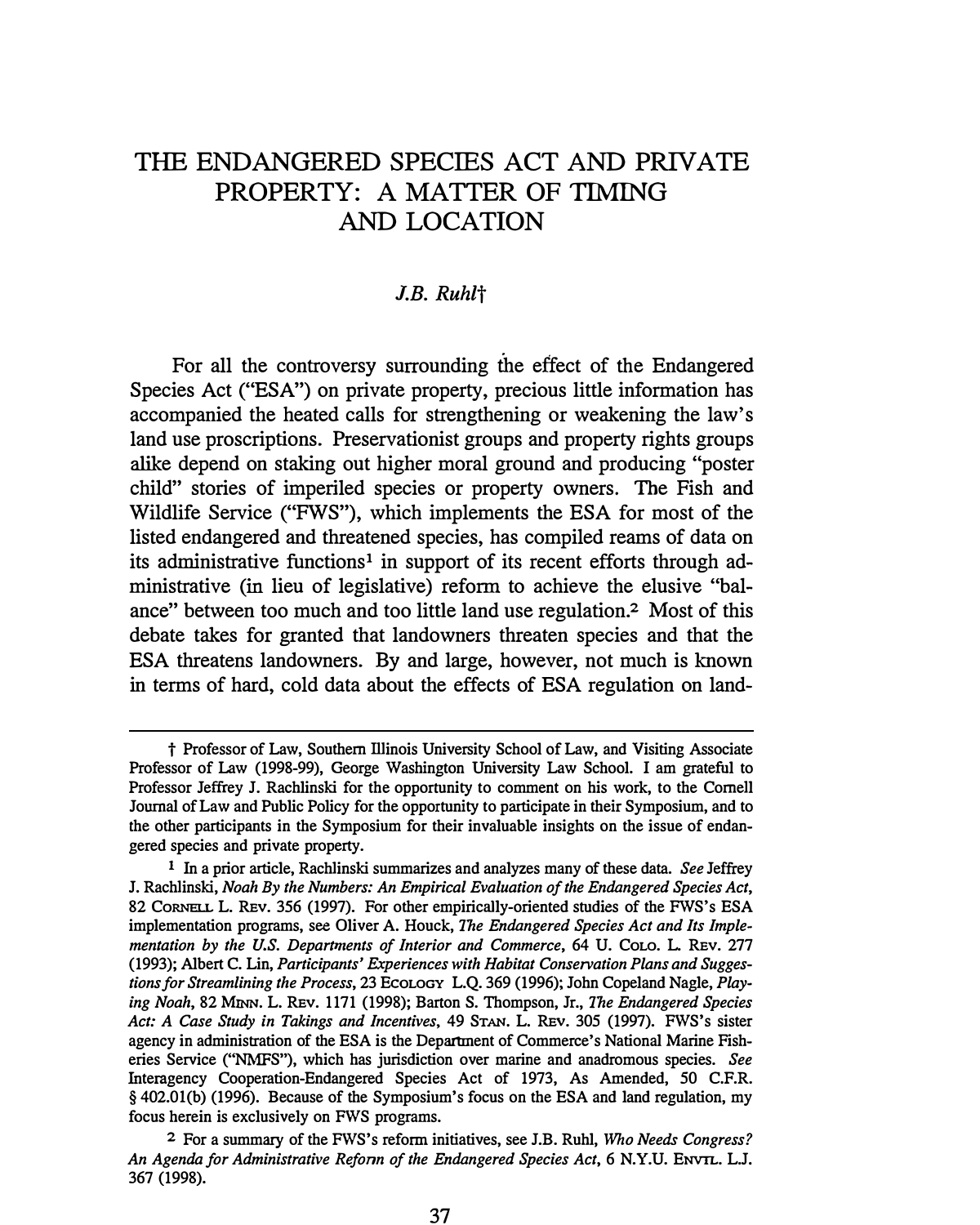owner behavior, and scarcely more is known in that form about the effects of landowner behavior on imperiled species. **<sup>3</sup>**

Jeffrey Rachlinski should thus be applauded for undertaking his legal empirical study of the relationship between the level of land use regulation and the level of landowner participation in species protection.**<sup>4</sup>** The approach he has taken-of using plants as the case study for learning how landowners might respond to reduced land use regulation on behalf of animal species-is truly creative. As he explains, the ESA protects listed animal species virtually everywhere, from any harmful act, by anyone.**5** The ESA protects listed plants found on federal land broadly, and prohibits federal agencies from jeopardizing listed plants regardless of their location; however, plants on property not subject to federal control or to federal action are virtually unprotected under the ESA unless state law extends some measure of safe harbor. **6** Since states vary in the

**<sup>3</sup>***On a gross scale, the loss of habitat to real estate is unquestionably an important factor in species endangerment. One recent study has found that 85% of imperiled species included in one study were affected by habitat loss, with land conversion for commercial and residential uses being the leading contributor. See David S. Wilcove et al., Quantifying Threats to Imperiled Species in the United States, 48 BIOSCIENCE 607, 609-12 (1998). Moreover, the preva*lence of a risk species on nonfederal lands increases the importance of policies toward private *land development. One study estimates that over 90% of the species listed under the Endangered Species Act as endangered or threatened have some, or all, of their habitat on nonfederal lands-73% of those have over 60% of their habitat on nonfederal lands, and 37 percent are completely dependent on nonfederal lands. See U.S. GEN. Accr. OFF., PuB No. GAO/RCED-95-16, ENDANGERED SPECIES Acr: INFORMATION ON SPECIES PROTECTION ON NONFEDERAL LANDS 4-5 (1994) [hereinafter U.S. GEN. Accr. OFF.]. Another study demonstrates that a mere seven percent of the land area of the United States is home to fully 50% of plant and animal species listed under the Endangered Species Act, and that the "hot spots," within which many different at-risk species appear in clusters, are often located near areas experiencing suburban expansion. See Amy Ando et al., Species Distributions, Land Values, and Efficient Conservation, 279 SCI. 2126 (1998); Curtis H. Flather et al., Threatened and Endangered Species Geography, 48 BIOSCIENCE 365 (1998); A.P. Dobson et al., Geographic Distribution of Endangered Species in the United States, 275 SCI. 550 (1997); T. Adler, Mapping Out Endangered Species' Hot Spots, 150 Sci. NEWS 101 (1996); Jon Paul Rodriguez et al., Where are Endangered Species Found in the United States?, ENDANGERED SPECIES UPDATE, Mar. Apr. 1997, at 1. More precise, species-by-species analyses with which to evaluate landowner behaviors by type of landowner, type of land use, and magnitude of impact are not widely available.*

*<sup>4</sup> See Jeffrey Rachlinski, Protecting Endangered Species Without Regulating Private Landowners: The Case of Endangered Plants, 8 CORNELL J. L & PuB. PoL'Y 1 (1998). This is actually the second of Professor Rachlinski's probing empirical analyses of the ESA. See Rachlinski, supra note 1.* 

*<sup>5</sup>See 16 U.S.C. § 1538(a)(l)(B) (1994). For an overview of the take prohibition as implemented, see Albert Gidari, The Endangered Species Act: Impact of Section 9 on Private Landowners, 24 ENVIL. L. 419 (1994); Frederico Cheever, An Introduction to the Prohibition Against Takings in Section 9 of the Endangered Species Act of 1973: Leaming to Live With A Powerful Species Preservation Law, 62 U. CoLO. L. REv. 109 (1991).* 

*<sup>6</sup> See 16 U.S.C. § 1538(a)(2)(B). For an overview of the protection of plants under the ESA, see George Cameron Coggins & Anne Fleishel Harris, The Greening of American Law?: The Recent Evolution of Federal Law for Preserving Floral Diversity, 27 NAT. REsoURCES J. 247 (1987).*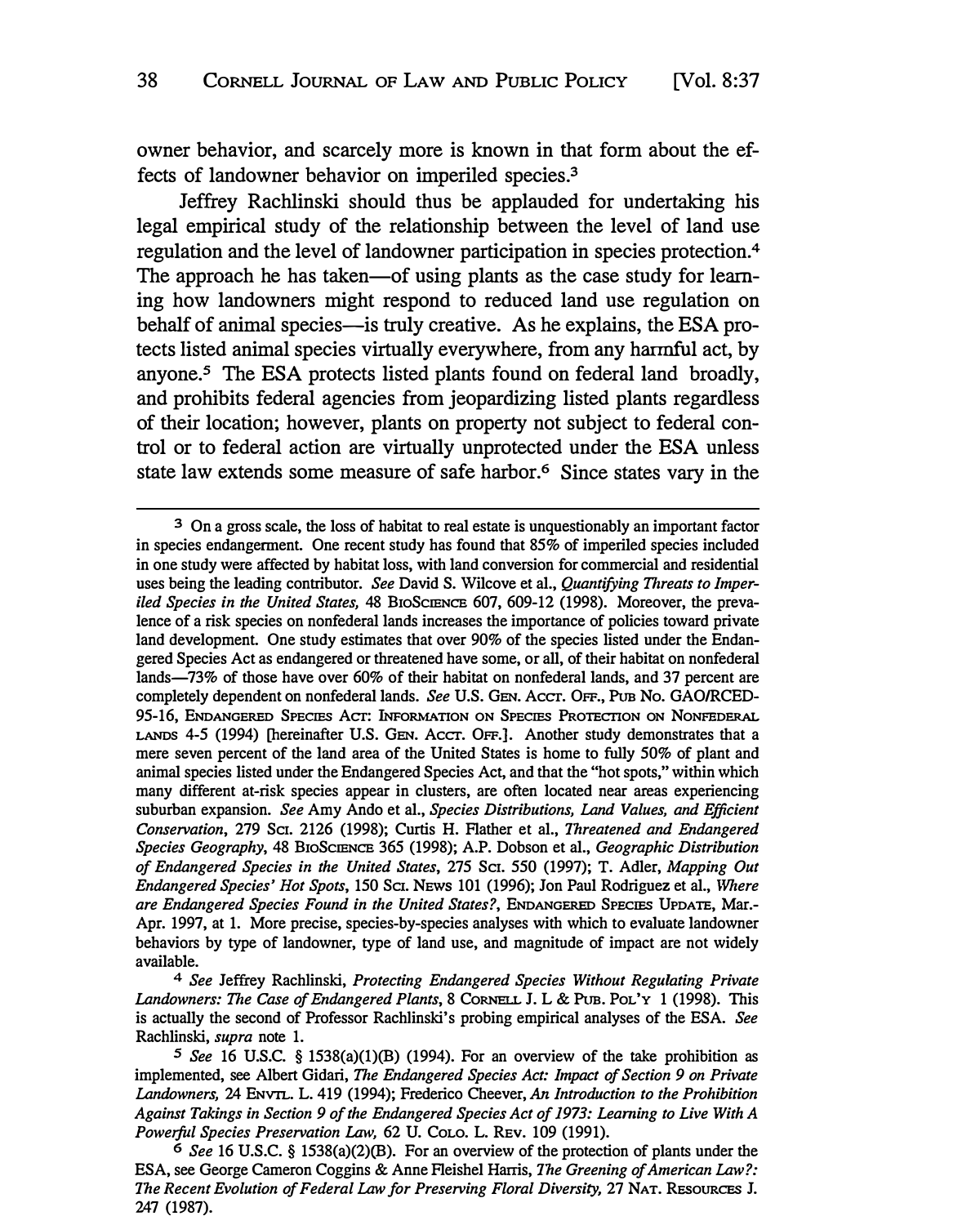level of protection they afford plants, plants are left with a wide spectrum of possible levels of protection based on, among other things, the status of the property owner. By aiming his empirical analysis at the question of how species status and property owner status correlate under different regimes of regulatory protection, Rachlinski has provided a rare example of legal empiricism under the ESA that is focused on the important question of how landowners respond to ESA land use regulation.

This article's comments on Rachlinski's work fall into three categories. First, as any empirical analysis is only as good as the questions it seeks to answer, I focus on the question Rachlinski poses as his research issue. He draws from the rhetoric associated with the ESA debate in observing that "[c]ritics of the ESA also contend that many private landowners would voluntarily conserve species on their property but for the prospect of regulation by the federal government. The critics conclude from this analysis that this aspect of the ESA should be eliminated. $e^7$ Rachlinski puts these critics to the test using the endangered plants model to explore the question of whether eliminating land use regulation as a feature of the ESA would help or hinder animal species. While his work fairly silences the critics' broadside attack on the ESA, they represent an extreme and minority position with respect to ESA reform, notwithstanding how much attention they receive from the media and Congress.*8* 

By contrast, the administrative reforms the FWS has implemented in recent years, with increasingly bipartisan support, represent the middle ground between eliminating land use restrictions and maintaining the status quo.**9** These FWS reforms attempt to ameliorate the inherent unfairness that the ESA works on some landowners. To so much as suggest that the ESA is often unfair in application sends many environmentalists into distress, but Rachlinski's study offers an excellent opportunity to show that although the ESA often is unfair to landowners, we should not repeal its land use restrictions. Instead, the appropriate response would be to identify the conditions leading to the ESA's unfairness and attack them without diluting the overarching species conservation objective of the Act.

My second category of comments focuses on the importance of field testing empirical findings derived from statistical studies. As much as I applaud Rachlinski's foray into legal empirical analysis of the ESA, I am concerned by the casual treatment so-called anecdotal evidence receives

*<sup>7</sup> Rachlinski, supra note 4, at 2.* 

*<sup>8</sup> See Roger Platt, Ships Passing in the Night: Current Prospects for Reauthorization of the Endangered Species Act, ENDANGERED SPECIES UPDATE, Nov.-Dec. 1997, at 3, 5-6 (discussing the supporters and critics of a bipartisan Senate ESA reform bill).* 

*<sup>9</sup> See bl. suur, ote 2. at 370-74.*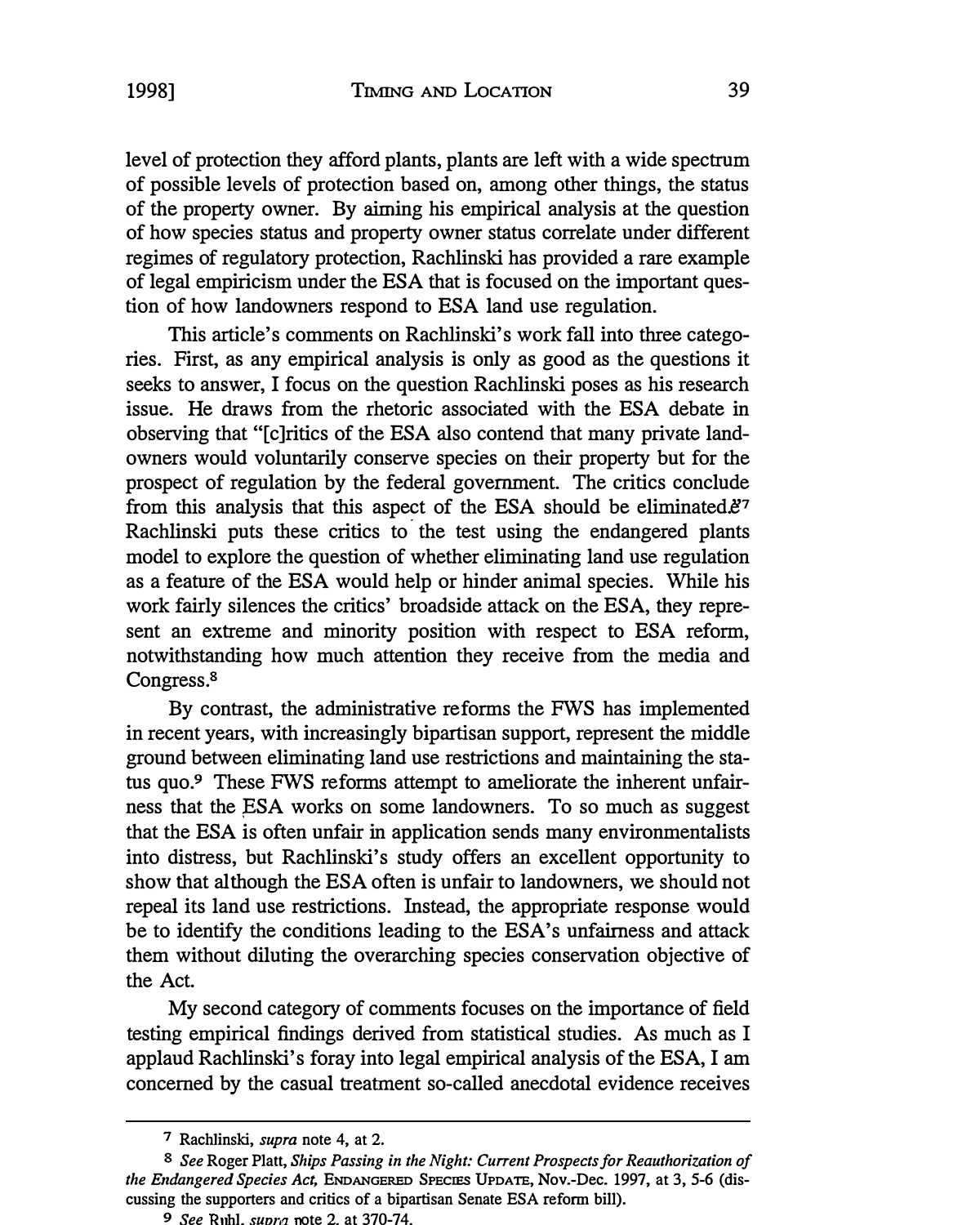in his work, for it is largely (perhaps only) through such evidence that we can identify unfairness issues in the ESA. Data without theory are just data, and theories without data are just theories. Rachlinski has done us the service of beginning to test an advocated theory (removing land use restrictions will improve landowner actions toward species) with hard data (showing mostly the opposite). But the job does not end there, as conclusions from that process must be confirmed in the field through serious case study research. In this sense, the difference between anecdotes and case studies is largely in the eyes of the beholder. Call them by either name, but real world experiences, provided they are accurately recorded, must not be ignored in the process of developing theories about cause and effect. As someone who has had extensive first-hand experience with landowner responses to ESA regulation, 10 I feel well-qualified to relate some "anecdotes" demonstrating that the ESA, in some circumstances, is unfair to landowners and leads directly to landowner behavior counterproductive to the species conservation goal. My experience would confirm Rachlinski's basic conclusion that landowners generally will not voluntarily engage in higher levels of species protection in a completely deregulated land use regime, but the exceptions must be recognized and, ideally, integrated into the theory.

My third category of comments collects and refutes some of the arguments extreme property rights advocates are likely to advance in criticism of Rachlinski's work. The bane of all empirical research is the ease with which critics can nit-pick it to death. There are some obvious points Rachlinski's critics might raise in that regard-e.g., plants are not animals, so conclusions about plants don't apply to animals—but I will demonstrate that most of them are inconsequential to his basic conclusion and to the quality of his study. As a result, advocates of the wholesale "free market" version of species protection will have a difficult time dismissing the implications of his work.

My three categories of comments on Rachlinski's empirical study are directed at my central operating thesis on the issue of the ESA and private property—that the unfairness the ESA causes to landowners is isolated rather than systemic, that it can be remedied through targeted solutions, and that it does not support wholesale repeal of the take prohibition. In the end, Rachlinski explodes the myth extreme property rights advocates have used to advocate gutting the ESA—that private, voluntary landowner initiative will more than fill the species protection vac-

<sup>10</sup> **While in private law practice in Austin, Texas during the 1980s and early 1990s, I represented many private and local government landowners and developers in connection with ESA compliance, permitting, and enforcement issues. For a summary of the ESA issues affecting Austin during that time period, see J.B. Ruhl,** *Biodiversity Conservation and the Ever-Expanding Web of Federal Laws Regulating Nonfederal Lands: Time for Something Completely Different?,* **66 U. CoLO. L. REv. 555, 635-42 (1995).**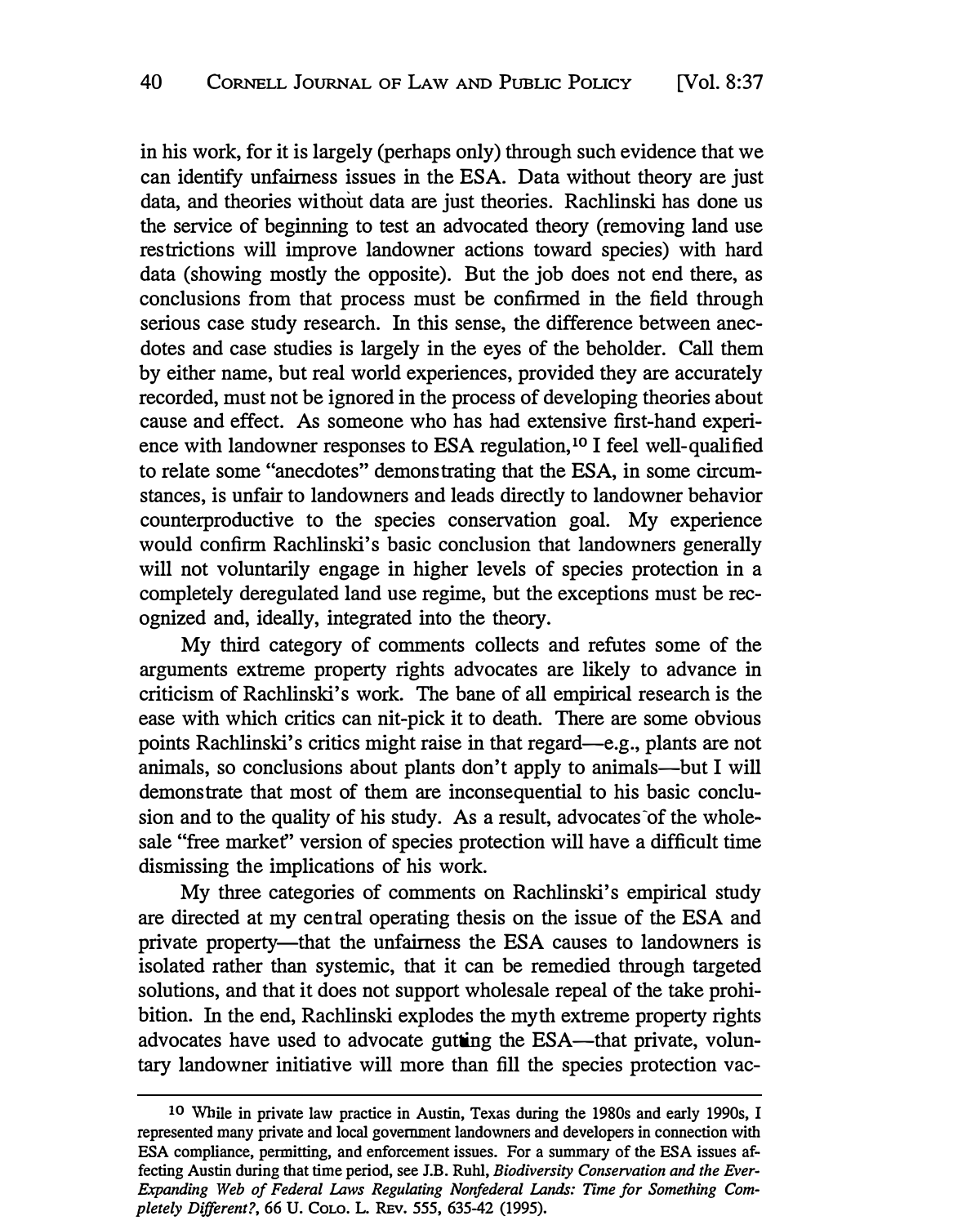uum created once the ESA's land use regulations [disappear.](https://disappear.11)**11** But does his work support keeping the status quo intact, or strengthening the ESA's land use restrictions, as many preservationists advocate? A careful empirical analyst, Rachlinski does not suggest that the data point either way for those questions. However, I suggest that my "anecdotes" call the status quo and, even more so, the preservationists' vision of a supercharged ESA, into serious question. Perhaps in the long run Rachlinski and I are headed towards the same point from different perspectives, which is also where the FWS administrative reform agenda has been headed: keeping a strong component of land use regulation in the ESA, but providing the flexibility to tailor land use proscriptions to the timing and location of species and landowners. After all, timing and location are most important to both species and landowners.

## I. DEFINING THE RIGHT RESEARCH QUESTION: ACKNOWLEDGING THE MIDDLE GROUND

Rachlinski develops his null hypothesis—the proposition that his empirical study is designed to test—based on positions taken by critics of the ESA's command and control framework. No one could reasonably argue that the ESA is not a classic example of the command and control approach to environmental regulation;**12** the question is whether that approach works as intended. Rachlinski observes that critics "argue that the restrictions are unfair to landowners and convert them from potential allies of endangered species into potential enemies. . . . The critics conclude  $\ldots$  e. that this aspect of the ESA should be eliminated. $e^{i3}$  From there, his research proposal proceeds to outline the two possible outcomes of following that proposed reform: removing the ESA's land use restrictions will either make harboring protected species less costly to landowners and "inspire them to preserve important habitat voluntarily [or] . e... such reform would free landowners to destroy habitat needed for the survival of endangered species. $\mathcal{E}^{14}$  His study explores which is the most likely outcome, and handily seems to point in the direction of the latter.

**<sup>11</sup>** *See, e.g.,Endangered Species Recovery and Conservation Incentive Act of 1995, H.R. 2364, 104th Cong. (proposing to replace the existing ESA regulatory structure with an incentive-based voluntary conservation framework); David A. Ridenour, To Save Wildlife, Scrap the Endangered Species Act, WALL ST. J., July 18, 1995, at A12 ("true reform" would involve "scrapping the ESA altogether and replacing it with a voluntary, incentive-based system");*  JOHN MERRIFIELD & DUGGAN FLANAKIN, A MARKET APPROACH TO PROTECTING HABITAT FOR *ENDANGERED SPECIES (1995).* 

**<sup>12</sup>** *The ESA has been described by environmentalists and property rights advocates alike as the "pit bull" of environmental laws. See, e.g., Steven P. Quarles, The Pitbull Goes to Schoo� ENVTL. F., Sept-Oct. 1998, at 55.* 

**<sup>13</sup>** *Rachlinski, supra note 4, at 2.*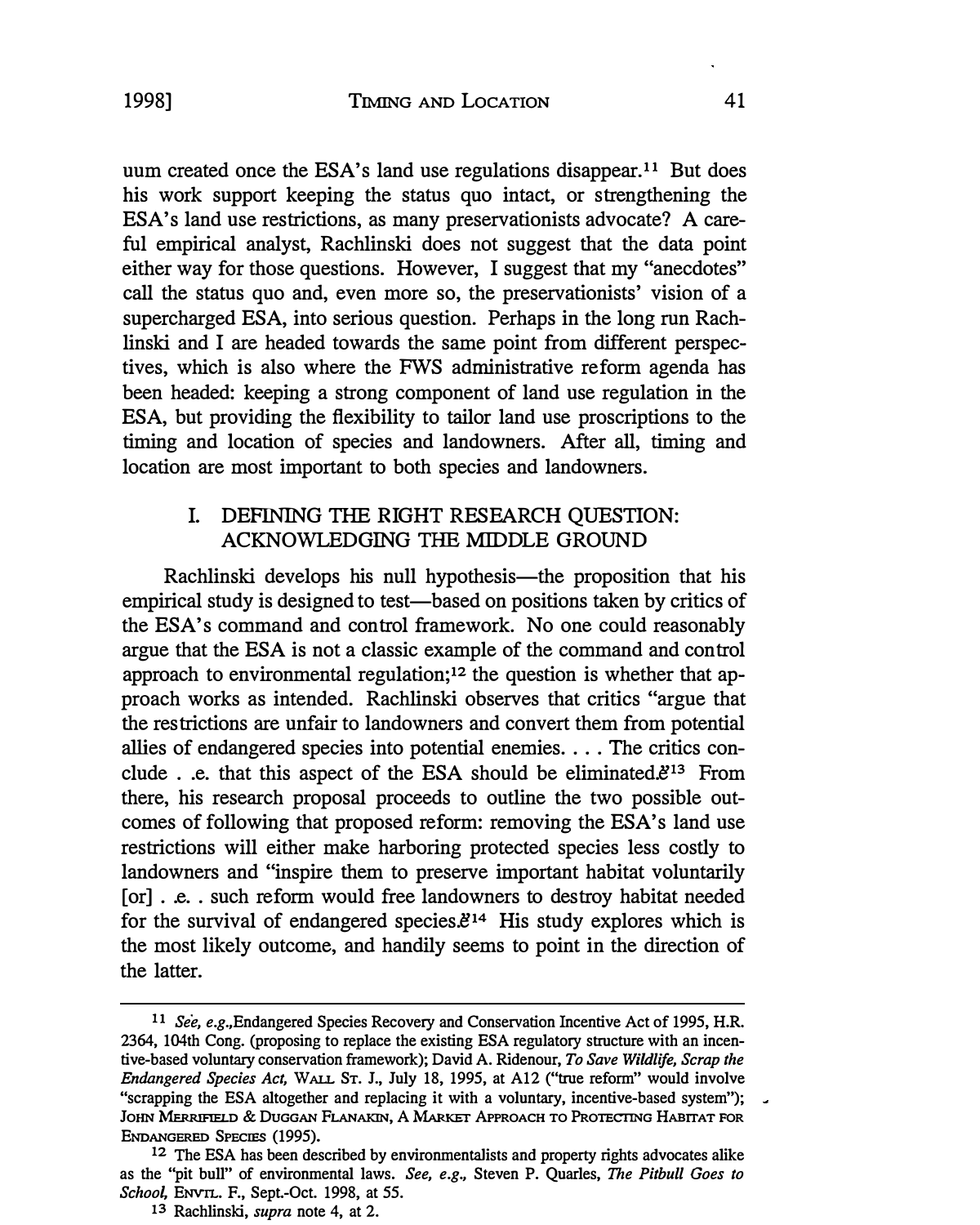My concern at this point is not with Rachlinski's dismantling of the theory that eliminating the BSA will increase landowner actions on behalf of species. Indeed, in Part II of my comments I use what I believe are the narrow exceptions to his conclusion to demonstrate that, in general, he correctly assesses the likely landowner response to total BSA deregulation. Rather, at this point I want to be sure that it is clear exactly which criticism of the ESA is under study, for "the critics" of the ESA are a diverse crowd. Those who argue that the BSA is often unfair to landowners include many, such as me, who would not go to the next quantum level to say that the elimination of the ESA's land use restrictions will result generally in more landowner protection of endangered [species.](https://species.15)**15** Rachlinski's work should silence the latter group of critics, but I don't believe that he has done enough to undermine the former group. The BSA *is* often unfair to landowners.

The ESA's unfairness surfaces in many ways, usually concerning the inherent unfairness possible whenever landowners' fate depends on timing and location. For example, when land development is a major contributing cause of a species' endangerment, those landowners lucky enough to have developed before the species is listed, and whose land uses thus led to the listing, escape all regulation. However, the poor souls that intentionally or inadvertently left the species' habitat on their lands shoulder the post-listing regulatory [burden.](https://burden.16)**16** Moreover, to the extent we justify the BSA on the ground of the collective benefits species offer to humans (medicines, aesthetic pleasure, ecosystem functions, etc.), the costs of species protection tends to fall on a much narrower subgroup of society than those who derive the [benefits.](https://benefits.17)**<sup>17</sup>**

I can label these features of the ESA unfair without having to advocate the complete elimination of the ESA's land use restrictions. But many environmentalists, passionately convinced that the ESA is morally good, have a hard time conceiving that it can also be unfair. Others simply won't admit the unfairness, believing it would concede too much to the property rights advocates. Yet clearly the Act does work in the way I have just outlined. So, we get pages and pages in law reviews devoted to articulating elegant theories of the evolution of property

**<sup>15</sup>** *See, e.g., Ruhl, supra note 2, at 388-400 (describing the FWS's efforts, generally supported in the regulated community, to ameliorate unfairness to landowners under the ESA without altering the basic regulatory framework); Platt, supra note 8, at 5-6 (discussing the broad support a recent Senate bipartisan ESA reform bill has received among the regulated community notwithstanding that it retains the take prohibition and other ESA regulatory programs).* 

**<sup>16</sup>** *This perverse pre-listing conservation disincentive is what prompted the FWS to adopt a new policy to promote and reward landowners' pre-listing conservation efforts. See Ruhl, supra note 2, at 384-86.* 

*<sup>17</sup> The ESA prohibits species listing decisions based on economic impacts. See 16 U.S.C. 6 1533 )(l)(A) (1994).*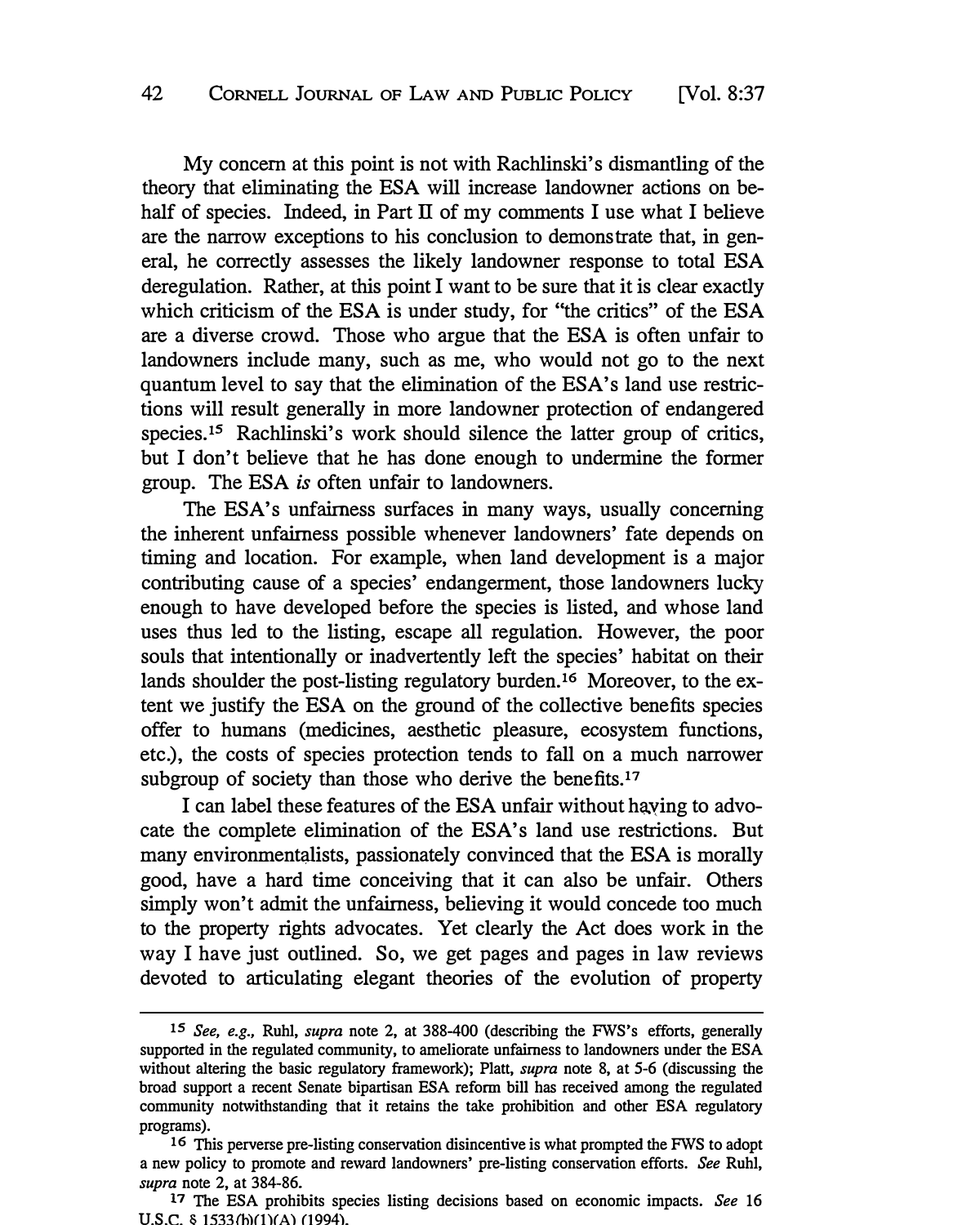rights, the ethical duties of landowners to the land, and so on—much of it with the purpose of convincing audiences that the ESA is not unfair, or at least that its unfairness should be [overlooked.](https://overlooked.18)**18** These arguments are not convincing. The fact that the ESA is morally *good* does not mean we cannot make it morally *better,* and we can do so by focusing on its inherent unfairness to landowners. **If** we can figure out a way to ameliorate the ESA's unfairness to landowners and still retain or improve its protective value for species, why not do so?

Returning the focus to Rachlinski's work, I do not want to give the impression that I believe he is trying to push the unfairness issue under the table. His study very carefully targets the "eliminate the ESA" hypothesis and does not purport to say that the ESA is fair in all its applications. My concern is simply with the way he has developed the study's null hypothesis—lumping the "unfairness" criticism in with the "eliminate the ESA" criticism as if one has to believe both if one believes either. More to the point, my concern is that others will use his study to deflect the unfairness criticism, when I believe the only fair interpretation of the study is that it deflates the broad deregulation position. **In**  short, he has shown us that we have a pretty good mousetrap in the ESA, but that leaves open the question of how to build a better one.

## Il. AFTER THEORY AND DATA MERGE: ACCOUNTING FOR REAL WORLD EXPERIENCES

Confronting the unfairness inherent in the ESA, and the challenge of weeding it out without diluting the ESA's salutary species conservation goal, leads directly to my next category of comments on Rachlinski's work. In addition to moral goodness, one of the rallying points of passionate ESA supporters is the theme of a "diversity of life" which must be maintained in order for healthy, functional ecosystems to continue to support species, including *homo [sapiens.](https://sapiens.19)19* As a devotee of com-

**<sup>18</sup>** *See, e.g., James P. Karp, A Private Property Duty of Stewardship: Changing Our Land Ethic, 23 ENVrL. L. 735 (1993). I do not mean to suggest that questions of evolving property rights and land ethic are not important, or that all or even most treatments of them are guilty of trying to cover up the unfairness issue, but few deal with the unfairness issue for what it is-an inherent outcome of changing property rights rules. Further, many lump the unfairness criticism of command and control style land use regulation in with the wild-eyed, Liberta*rian, property rights assault on the ESA and its kin. Indeed, a number of prominent *"environmentalist" legal commentators are beginning to confront the unfairness issue in environmental law honestly, directly, and with a sobering message to all environmentalists that continuing to ignore or write around the unfairness issue risks allowing environmental laws like the BSA to lose all their moral force. See, e.g., Richard J. Lazarus, Fairness in Environmental Law, 27 ENVrL. L. 705 (1997).* 

**<sup>19</sup>** *See Holly Doremus, Patching the Ark: Improving Legal Protection of Biological Diversity, 18* EcoLOGY *L.Q. 265, 265-68 (1991); James Drodzdowski, Saving an Endangered Act: The Case for a Biodiversity Approach to ESA Conservation Efforts, 45 CASE W. REs. L.*  $\overline{D}_{\text{max}}$  ,:  $\overline{E} \overline{E}$  ,  $\overline{E} \overline{E}$  ,  $\overline{E}$  ,  $\overline{E} \overline{E}$  ,  $\overline{E} \overline{E}$  ,  $\overline{E} \overline{E}$  ,  $\overline{E} \overline{E}$  ,  $\overline{E} \overline{E}$  ,  $\overline{E} \overline{E}$  ,  $\overline{E} \overline{E}$  ,  $\overline{E} \overline{E}$  ,  $\overline{E} \overline{E}$  ,  $\overline{E}$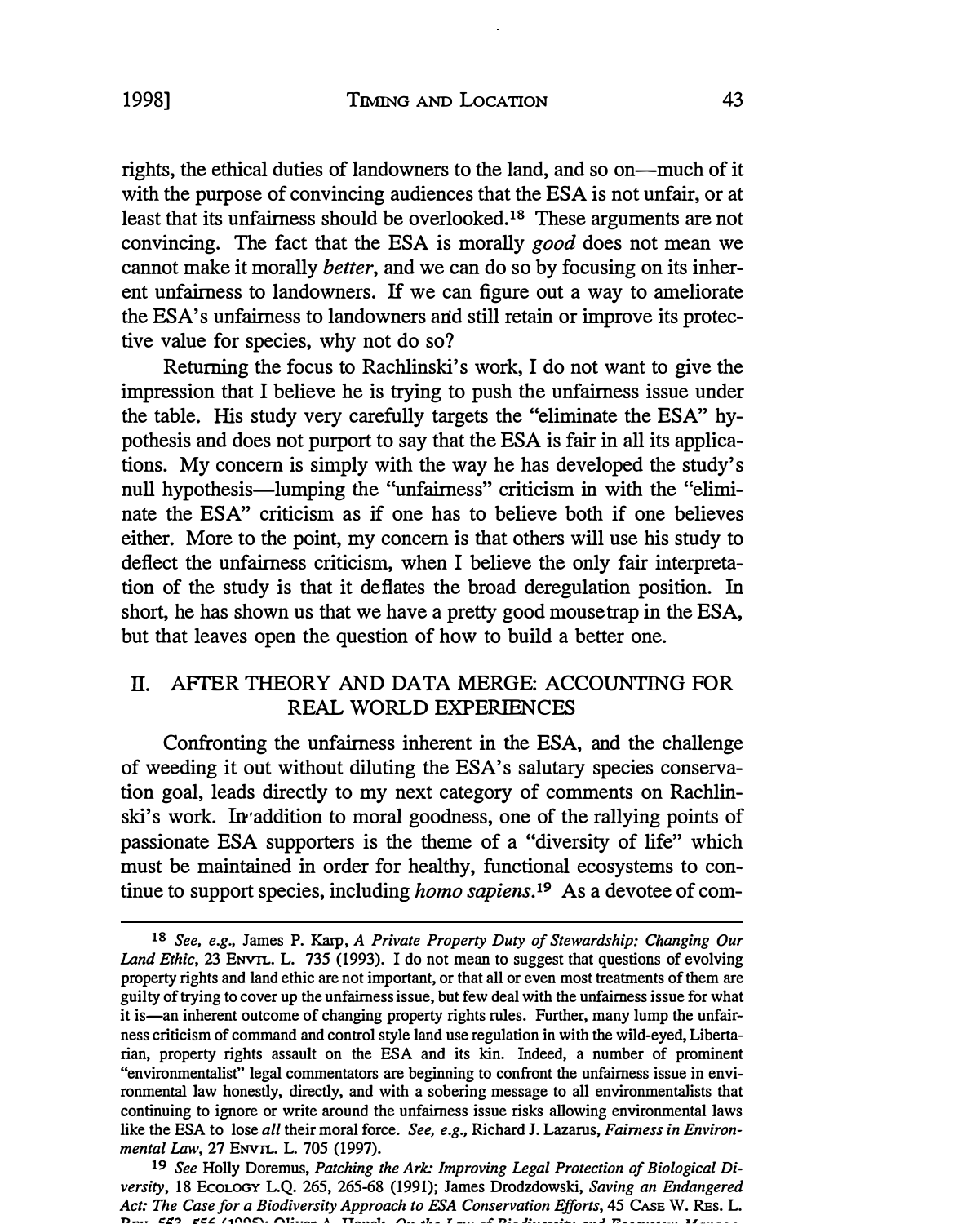plex adaptive systems theory, I couldn'et agree more, and I have contended elsewhere that land use practices often undercut the diversity of ecosystems with effects we cannot fully predict or understand precisely because ecosystems are themselves complex adaptive [systems.](https://systems.20)*20*  But equally true is the reality that the law must recognize the diversity that is out there and be ready to adapt and evolve simultaneously. The ESA is an apt illustration of the difficulties in that regard, for there is simply no one recipe for how to manage all endangered species, or all imperiled ecosystems, or all different assemblages of the "diversity of  $l$ ife $\ddot{\epsilon}$ 

Thus, the very diversity of life poses a problem for Rachlinski and anyone else who hopes to divine truth about the ESA through empirical analysis. Every species is different, and we run a risk when we attempt to generalize from macro-data analyses, even when using the subcategories of landowner status and regulatory protection levels as Rachlinski does. In short, we cannot hope to provide universal answers about the ESA's effect on species or landowners from studies that lump the universe of species and landowners into one empirical database. Rachlinski's work generally supports the view that less land use regulation will not lead to more landowner protection of species, and perhaps goes so far as to support the preservationists' view that more land use regulation could prompt (i.e., fqrce) more landowner protection of endangered spe-

*ment,* **81 MINN.** *L.* **REv. 869, 959 (1997); Ruhl,** *supra note* **10,** *at* **570-72.** *For a summary of the ecosystem management and biodiversity conservation policy formulation initiatives of*  eighteen federal agencies, see CONGRESSIONAL RESEARCH SERVICE, ECOSYSTEM MANAGE-*MENT: FEDERAL AGENCY ACTIVITIES, CRS REP. NO.* **94-339 (1994).** *Ecosystem management and biodiversity conservation are now standard fare of environmental groups' policy proposals. See, e.g., BIODIVERSITY AND TI1E LAW (William Snape ill et al. eds.,* **1996)** *(''The assumption in this book is that biodiversity, and lots of it, should be conserved and preserved by law."); THE KEYSTONE CENTER, THE KEYSTONE NATIONAL PoLICY DIALOGUE ON EcosYsTEM MANAGEMENT: FINAL REPORT* **(1996);** *STEVEN YAFFEE ET AL., THE WILDERNESS SOCIETY, EcosYSTEM MANAGEMENT IN TIIE UNITED STATES: AN ASSESSMENT OF CURRENT EXPERIENCE*  **(1996).** *For differing views on this new paradigm of conservation policy, compare* **R.** *Edward Grumbine, What Is Ecosystem Management?,* **8** *CONSERVATION BIOLOGY* **27, 35 (1994)** *(advocating movement towards this approach), and R. Edward Grumbine, Reflections on "What is Ecosystem Management?" 11 CONSERVATION BIOLOGY* **41, 47 (1997)** *(same), with Rebecca W. Thomson, "Ecosystem Management" Great Idea, But What Is It, Will It Work, and Who Will Pay?,* **9** *NAT. REsoURCES & ENV'T, Winter* **1995,** *at* **42** *(pointing out difficulties of the approach).* 

*<sup>20</sup> See J.B. Ruhl, Thinking of Environmental Law as a Complex Adaptive System: How to Clean Up the Environment By Making a Mess of Environmental Law,* **34** *Hous.* **L. REv. 933, 935-36 (1997);** *see also Fred Bosselman* **&** *A. Dan Tarlock, The Influence of Ecological Science on American Law: An Introduction,* **69** *Cm.-KENT L.* **REv. 847, 869-73 (1994);** *William H. Rodgers, Jr., Adaptation of Environmental Law to the Ecologists' Discovery of Disequilibria,* **69** *Cm.-KENT L.* **REv. 887, 891 (1994);** *A. Dan Tarlock, The Nonequilibrium Paradigm in Ecology and the Partial Unraveling of Environmental Law,* **27** *LoY. L.A.* **L. REv. 1121, 1128-44 (1994);** *Jonathan B. Wiener, Law and the New Ecology: Evolution, Categories, nd Conseauence .* **22** *EcoLOG L.O.* **325. 355-56** *(* **995).**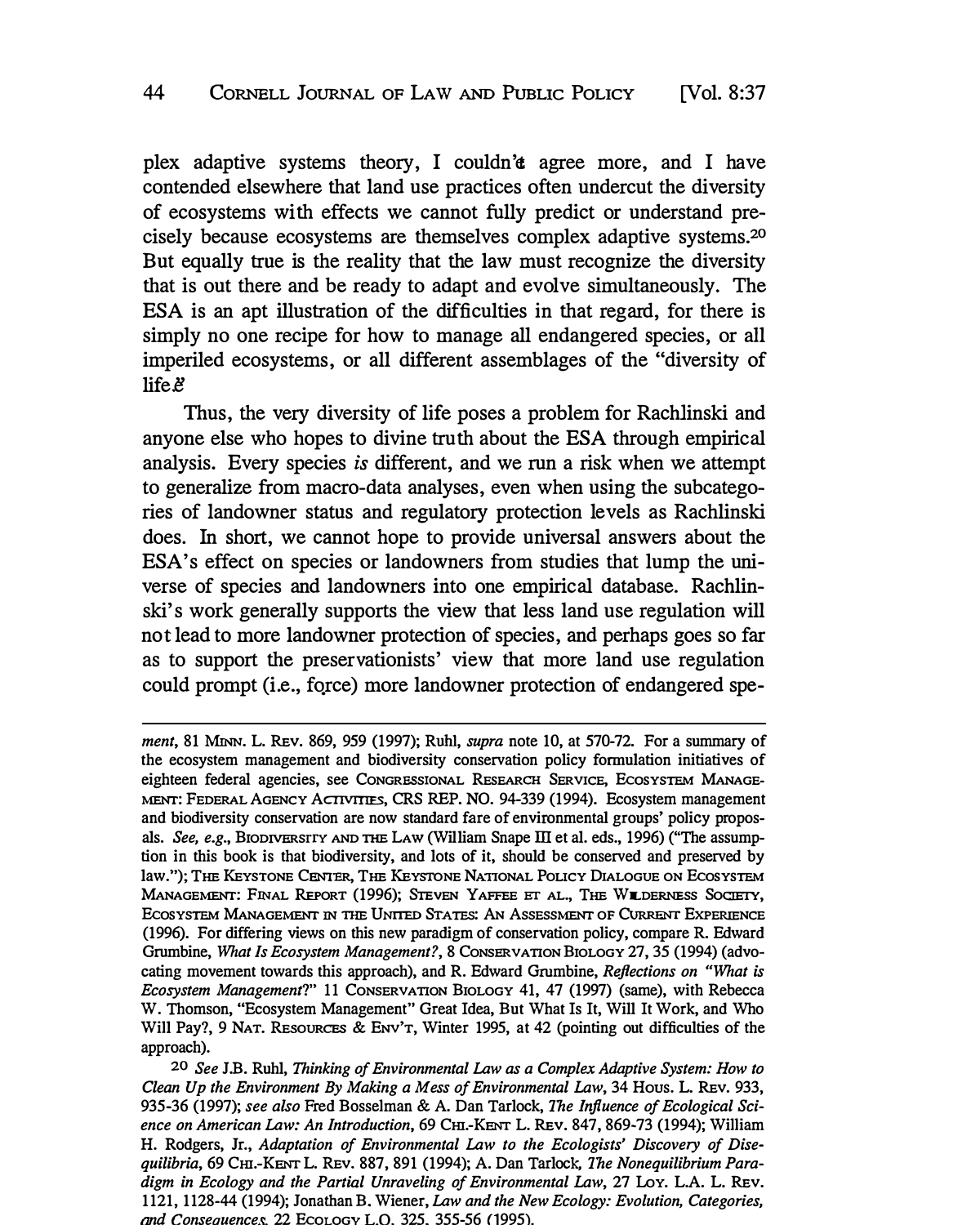cies. Neither proposition, however, will be true for *all* species or for *all*  landowners.

I do not have an elaborate empirical study to support my assertions in this article. Rather, I have only the much-maligned "anecdote, $\ddot{e}$  except that, unlike many anecdotes which involve more lore than fact, these anecdotes are taken directly from my experiences. These are anecdotes that have been repeated, albeit with different species and landowners as the players, on sufficiently numerous occasions and in sufficiently numerous congressional districts to capture the attention of politicians and, more importantly, the current FWS [administration.](https://administration.21)**21** The anecdotes come in three varieties, each exposing a perverse potential for the ESA to work counterproductively to its goals by imposing more, rather than less, regulation of land use.

My three anecdotes involve the black-capped vireo, a 4.5-inch insect-eating migratory songbird whose habitat territory during nesting season ranged from Kansas to Mexico, but it now nests mainly in [Texas.](https://Texas.22)**<sup>22</sup>** Vireos typically nest in shrub lands with vegetation extending from the ground to about six feet and covering about thirty to sixty percent of the total area, with nesting territories ranging in size from one to sixteen [acres.](https://acres.23)**23** Fire was the vireo's friend, for it ensured a steady supply of new shrub land as former nesting territory gradually converted into mature woodlands suitable for another endangered songbird, the golden-cheeked [warbler.](https://warbler.24)**24** Brush clearing, fire suppression, and browsing by deer and livestock slowly diminished the vireo's available habitat, leading to its listing as an endangered species in 1987.**25** To the list of causes of the species' decline, however, I would add the ESA itself.

First, in the months leading up to the listing of the vireo-as the possibility of listing was announced and the listing was proposed-some landowners approached me because they were concerned that the listing could impede their land use plans. Even if they had no particularly welldefined plans, and even before any concrete ESA restrictions were defined, they were smart enough to sense that life as a landowner without vireo habitat would be easier than life with vireo habitat. I was asked on

**<sup>21</sup>***See* **Michael J. Bean,** *The Endangered Species Act and Private Land: Four Lessons Learned from the Past Quarter Century,* **28 ENVTL. L. REP. 10,701, 10,706-07 (1998) (recounting several such anecdotes as having provided support for administrative reforms).**  There is no evidence that the FWS relied on quantitative statistical analyses to develop the **support for and framework of the various programs the agency has designed to ameliorate the unfairness that the ESA poses to landowners.** *See* **Ruhl,** *supra* **note 2, at 372-73, 388-89.** 

**<sup>22</sup>***See* **LINDA CAMPBELL, ENDANGERED AND THREATENED ANlMALs OF TEXAs: THEIR LIFE, HISTORY AND MANAGEMENT 29 (1995).** 

**<sup>23</sup>** *See id.* 

**<sup>24</sup>** *See id.* **at 30.**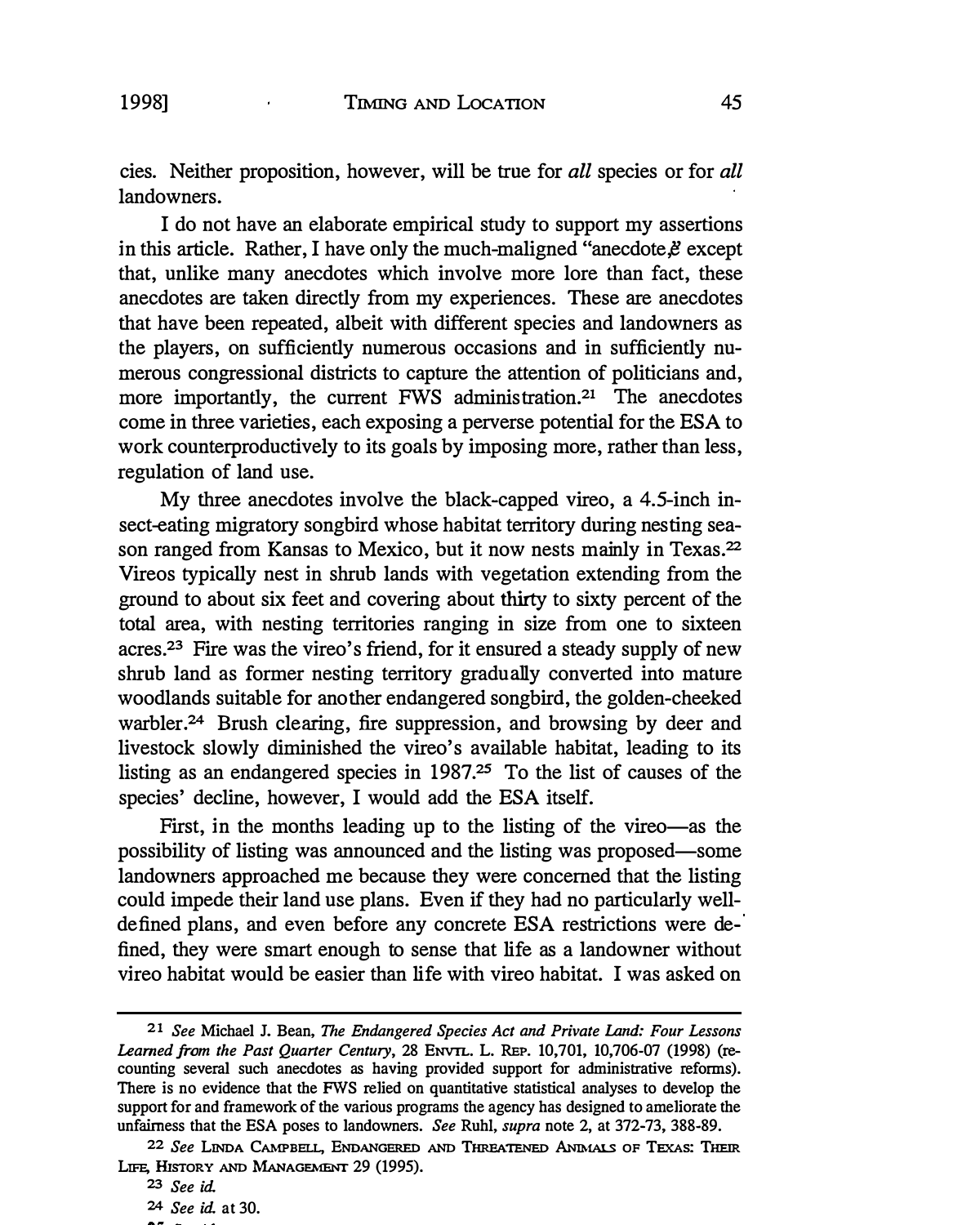several occasions whether the ESA restricts clearing of vireo habitat or, more radically, killing of vireos *before* the species is listed. It does not.**<sup>26</sup>**

Second, during the years following listing of the species, as the FWS disseminated information about the species, the whereabouts of its habitat, and the natural progression of vegetation into and out of habitat suitable for vireos, owners of land that had traditionally been grazed or otherwise managed in a regime that was pre-emergent to suitable vireo habitat learned that they would preserve more land use options by keeping their land in that condition-something that could be done simply through periodic clearing or running a few goats on their property. Likewise, owners of land with suitable vireo habitat learned that in a few years it would magically grow out of that suitability an� could be cleared without impact to vireos. On many occasions I was asked whether the ESA prevents private landowners from engaging in either practice. It does not.**<sup>27</sup>**

Third, owners of land containing occupied or suitable vireo habitat and whose plans involve immediate development face an ambiguous regulatory framework. Vireos winter in Central America, and it is often difficult to know what effects a specific development in or near suitable habitat will have on particular members of the [species.](https://species.28)**28** If development is timed during the winter, or is designed to avoid intrusion into clearly occupied areas, it may be difficult for the FWS or anyone else to prove an illegal "take" has occurred.**29** On the other hand, some landowners observed the way that other landowners who "did the right thing" and sought FWS authorization for developments in or near vireo habitat fared under the ESA's permit regime.<sup>30</sup> The permit process experience for many was long and expensive, often substantially altering the develop-

**<sup>26</sup>** *The ''take" prohibition applies only to animal species listed as endangered, or as threatened if FWS also extends the take protection to the species, but offers no protection prior to either such listing. See 16 U.S.C. § 1538(a)(l)(B) (1994); 16 U.S.C. § 1533(d) (1994).* 

<sup>27</sup> Actions that promote recovery of a species-i.e., conservation actions-are required *of federal agencies, but not of state, local, and private entities unless their actions are either funded or authorized by a federal agency or would result in taking of a listed species and thus require a permit under ESA section lO(a)(l)(B). See J.B. Ruhl, Section 7(a)(l) of the "New" Endangered Species Act: Rediscovering and Redefining the Untapped Power of Federal Agencies' Duty to Conserve Species, 25 ENVTL. L. 1107, 1121-25 (1995).* 

**<sup>28</sup>** *The general threats to the species appear to be sufficiently defined, but "[r]esearch is underway to better understand the ... land management practices affecting the black-capped vireo." CAMPBELL, supra note 22, at 31.* 

**<sup>29</sup>** *To prove ''take" as a result of habitat destruction or modification, a person would have*  to provide evidence that the action proximately and foreseeably led to the death or injury of *identifiable species members. See Babbitt v. Sweet Home Chapter of Communities for a Great Oregon, 515 U.S. 687, 696-97 n.9 (1995).* 

**<sup>30</sup>** *For a discussion of the so-called habitat conservation plan ("HCP") permitting pro gram, which is administered under section lO(a)(l)(B) of the ESA, 16 U.S.C. § 1539(a)(l)(B) (1994). see Lin. suvra note 1.*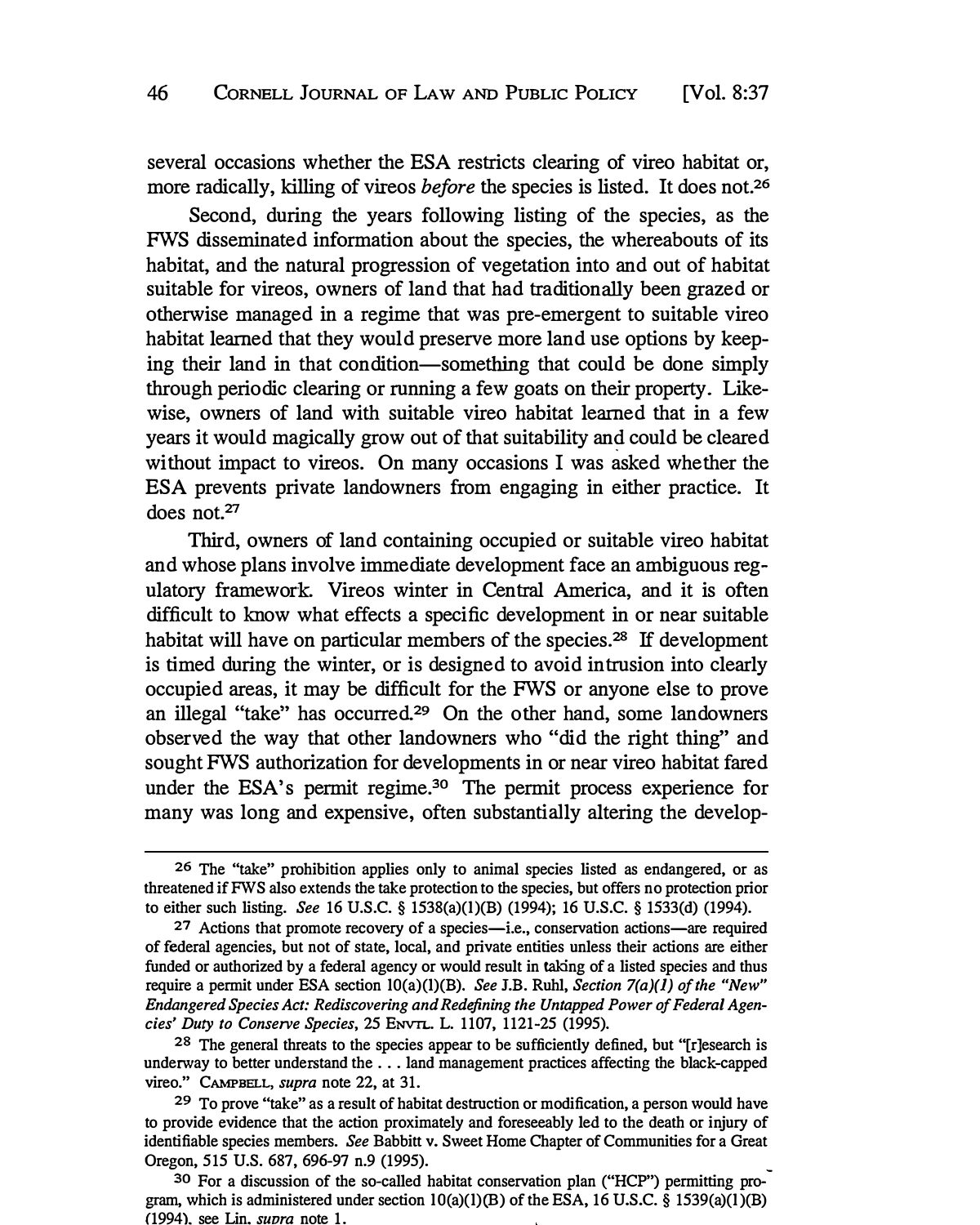ment [design.](https://design.31)**<sup>3</sup>1** Thus, I was asked whether landowners have a duty to consult with the FWS before engaging in development, and whether a particular development plan designed to avoid significant destruction of vireo habitat could withstand allegations of an illegal take. The answers, respectively, are no**32** and usually yes.**33** Therefore, the ESA can be unfair to species too. Once again, it's a matter of timing and location.

I expect many ESA supporters will point to the landowners I describe above (and their lawyers) as the problem for the vireo. Indeed, the FWS claims that "[l] andowners can help [the vireo] by ... incorporating management practices which create or maintain habitat for these birds."**<sup>34</sup>** Sure they can, but why should we expect them to and then deride them when they do not do so? Landowners in the three scenarios I have described did not voluntarily protect the vireo because to have done so would have been contrary to their economic self-interest. The ESA is a powerful regulatory tool to coerce landowner protection of endangered species, but it has its loopholes that landowners are quite adept at finding, as my experience illustrates. Furthermore, the three scenarios I describe above will not easily be rectified through increased regulatory clout: there will always be some point before which the regulation does not apply and thus when landowners will be free to destroy a species' habitat. No regulatory regime can force all landowners to allow their land to evolve or devolve into habitat for a species, and no regulation can be drafted so airtightly that it captures all activities that may transgress the regulation's species protection goal. But if the solution to the problems posed by these scenarios is not *more* regulation, what is it? Enter the FWS's reform agenda.

The FWS has realized that the breadth of the ESA's proscriptive approach is not matched by any proactive component to deal with the scenarios that fall through the command and control cracks. Section 7(a)(l) of the ESA imposes an affirmative duty only on federal agencies to conserve species,**<sup>3</sup>5** whereas the biological reality is that most endangered species rely heavily on state and private lands for their essential [habitat.](https://habitat.36)**<sup>3</sup>6** Nonfederal entities are obligated to employ conservation ef-

**<sup>3</sup>1** *See id. at 402.* 

**<sup>32</sup>** *See Ruhl, supra note 27.* 

**<sup>33</sup>** *The burden of proof established in the Sweet Home case, while not insurmountable, is difficult to prove for many species, such as migratory songbirds. See 515 U.S. at 696-97 n.9. For example, the FWS has never commenced formal administrative, civil, or criminal enforcement proceedings alleging illegal destruction of vireo habitat.* 

**<sup>34</sup> CAMPBELL,** *supra note 22, at 31.* 

**<sup>3</sup>5** *See 16 U.S.C. § 1536(a)(l)( l994); see also supra note 27.* 

**<sup>3</sup>6** *One study estimates that over 90% of the species listed under the ESA as endangered or threatened have some or all of their habitat on nonfederal lands. See U.S. GEN. Acer. OFF., supra note 3, at 4. Of those species, 73% have over 60% of their habitat on nonfederal lands . .*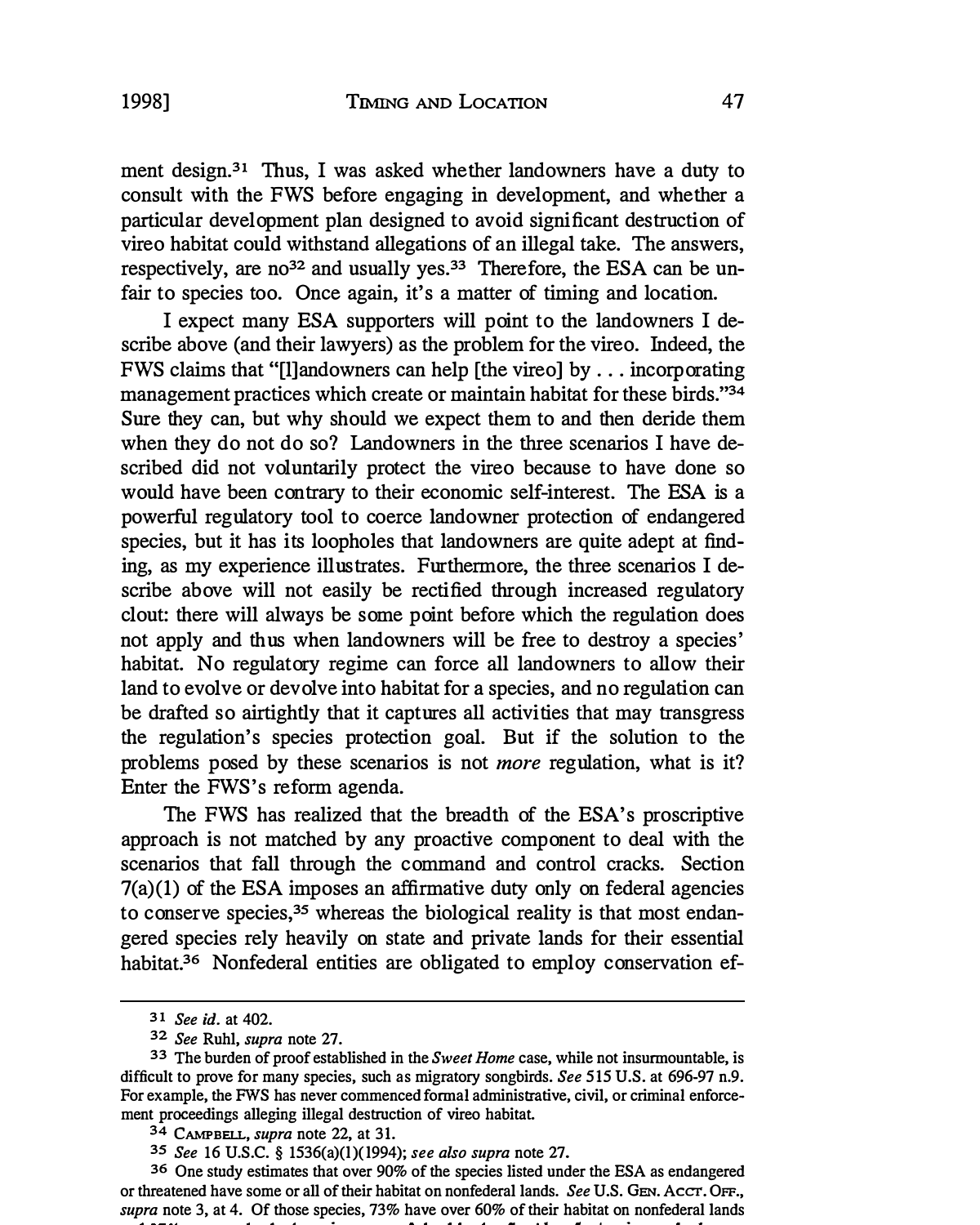forts only when they seek authorization to take endangered species, which is provided through the permitting procedures of section 10(a).<sup>37</sup> It has become increasingly apparent, therefore, that some mechanism to bring about broader and more proactive nonfederal conservation efforts is needed. Moreover, the glaring deficiency of the ESA is in its absence of any measure, proscriptive or proactive, on behalf of species *before* they become endangered. Until a species is listed as endangered or threatened under section 4, none of the ESA's land use restrictions and **<sup>38</sup>** conservation benefits are available.

Through a series of recently announced policy proposals, the FWS has made significant strides toward filling in the loopholes in the statutory scheme, and has done so in ways uncharacteristic of the heavyhanded approach of the core ESA programs. The three policies, known as Candidate Conservation Agreements ("CCAs"), Safe Harbors, and No Surprises, have the potential to create a seamless spectrum of mechanisms available to the agency and landowners. These mechanisms are intended to address species conservation beginning long before a species is listed and continuing long [thereafter.](https://thereafter.39)**39** 

The CCA policy, still in draft form as of this writing, creates "voluntary programs that encourage non-federal landowners to implement proactive conservation measures for these declining species. $e^{40}$  The agencies will enter into a CCA with a nonfederal landowner if they conclude that the conservation measures, if adopted by similarly situated property owners in the covered species' qmge, will avoid the need for listing. In return, the agencies will provide the landowner with assurances (through a section lO(a) permit) that the landowner may implement planned land uses in the future should the species become listed notwithstanding the CCA.**41** Whereas the landowner previously might have "managed" the property in such a way as to avoid the emergence of habitat and other conditions beneficial to unlisted species, CCAs create a very real incentive to do just the opposite.

strates that a mere seven percent of the land area of the United States is home to fully 50% of **plant and animal species listed under the ESA, and that the "hot spots," which contain clusters of at risk species, are often located near areas experiencing suburban expansion.** *See* **A.P. Dobson et al.,** *supra* **note 3; T. Adler,** *supra* **note 3; Jon Paul Rodriguez et al.,** *supra* **note 3, at 1.** 

**<sup>37</sup>***See* **16 U.S.C. § 1539(a)(l)(B) (1994);** *see also supra* **note 27.**

**<sup>38</sup>** *See supra* **note 26. This toggle-switch approach is responsible for the pre-listing species conservation disincentives that the ESA causes, and that the FWS has sought to reverse through several of its administrative reform policies.** *See* **Ruhl,** *supra* **note 2, at 384.**

**<sup>39</sup> For a more detailed summary of these three reform initiatives, see Ruhl,** *supra* **note 2, at 384-87, 392-94, 397-400.** 

**<sup>40</sup>Announcement of Draft Policy for Candidate Conservation Agreements, 62 Fed. Reg. 32, 183,32,183-84 (1997) (proposed June 12, 1997).** 

**<sup>41</sup>** *See* **Safe Harbor Agreements and Candidate Conservation Agreements, 62 Fed. Reg. 32.189. 32.192-93 (1997) (amending 50 CFR**  $\frac{1}{2}$  **17.22) (proposed line 12. 1997).**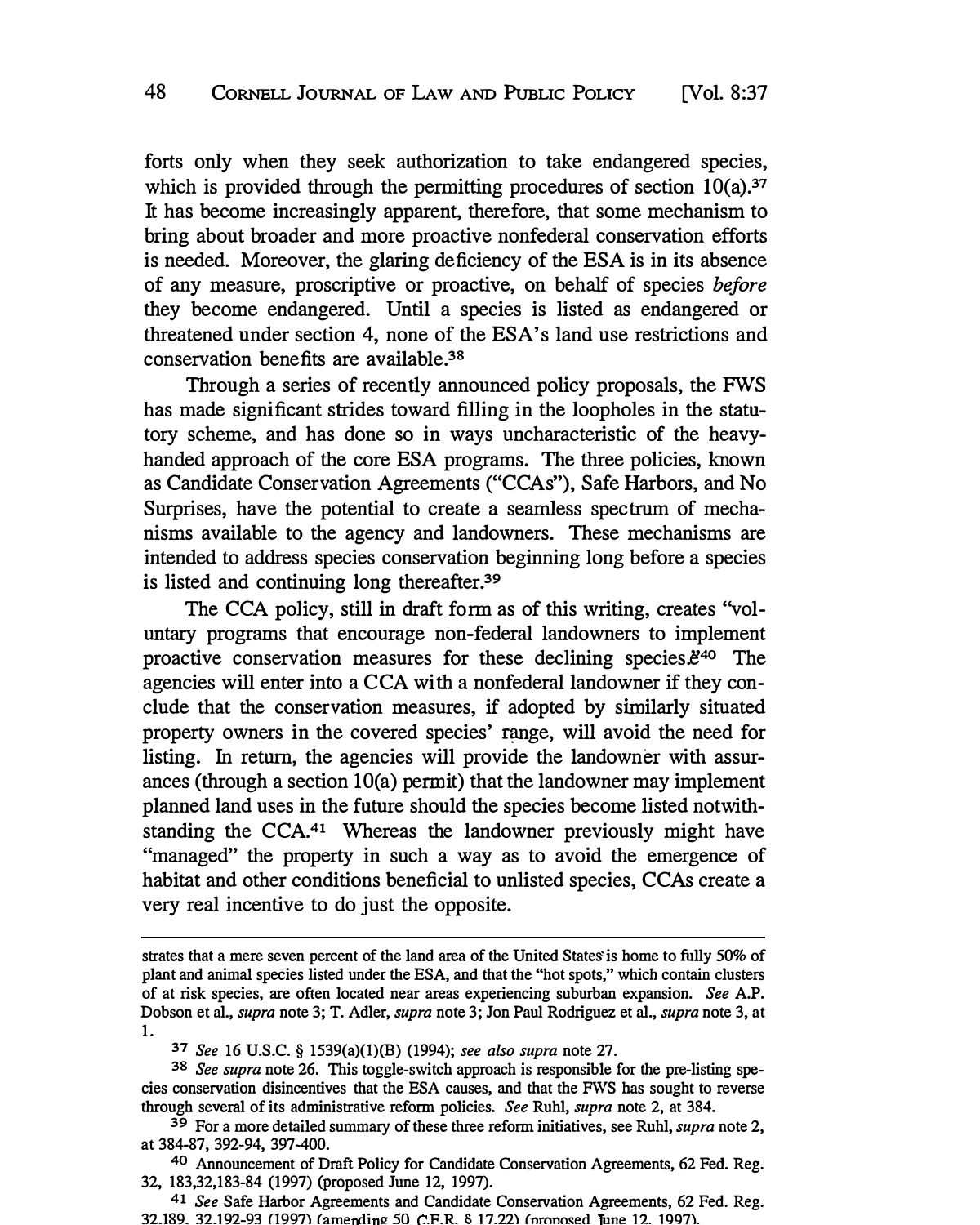Applying the same reasoning to listed species, the Safe Harbor policy, also still in draft form, removes the interest landowners have in preventing their land from becoming home to listed species. Under the Safe Harbor policy, the FWS and the NMFS are "providing an incentive to property owners to restore, enhance, or maintain habitats resulting in net conservation benefit to endangered and threatened species." 42 Landowners who improve conditions for listed species under a Safe Harbor Agreement will receive a permit under section lO(a). These permits provide assurance that the landowners may implement land uses in the future so long as those uses do not degrade a species' population and habitat below baseline levels in existence on the property before the Safe Harbor Agreement was [adopted.](https://adopted.43)**43**

Sometimes a land use requires the taking of listed species that are not the subject of a CCA or a Safe Harbor Agreement. Section 10(a) requires that the FWS authorize such takes if they are incidental to lawful activities and if the landowner adopts a habitat conservation plan ("HCP") outlining efforts to avoid, minimize, and mitigate adverse effects on the [species.](https://species.44)**44** Recognizing that HCPs offer viable conservation opportunities, notwithstanding the authorization of take inherent in the permitting function, the FWS and the NMFS recently adopted regulatory amendments using an assurances approach similar to that adopted under the CCAs and Safe Harbor [policies.](https://policies.45)**45** According to the agencies' rules, HCP permittees will receive assurances that no increased financial burden will be placed on the permittee should unforeseen circumstances with regard to the covered species require increased conservation efforts after the HCP is [issued.](https://issued.46)**46** In other words, the FWS or the NMFS will assume that burden.

<sup>42</sup>**Announcement of Draft Safe Harbor Policy, 62 Fed. Reg. 32,178, 32,178-79 (1979) (proposed June 12, 1997).** 

**<sup>43</sup>** *See* **Safe Harbor Agreements and Candidate Conservation Agreements, at 32,191-92 (1997) (amending 50 C.F.R. § 17.22) (proposed June 12, 1997).** 

**<sup>44</sup>** *See* **16 U.S.C. § 1539(a)(l)(B) (1994). For policy discussions of an HCP permit program written when it was emerging, see Robert D. Thornton,** *Searching for Consensus and*  **Predictability: Habitat Conservation Planning Under the Endangered Species Act of 1973, 21 ENVIL. L. 605 (1991); J.B. Ruhl,** *Regional Habitat Conservation Planning Under the Endangered Species Act: Pushing the Practical and Legal Limits of Species Protection,* **44 Sw. L.J. 1393 (1991). For more current policy discussions having the benefit of several years' experience of program inplementation, see DEFENDERS OF WILDLIFE, FRAYED SAFETY NETS (1998); Barton H. Thompson,** *The Endangered Species Act: A Case Study in Takings & incentives,* **49 STAN. L. REv. 305 (1997); Albert C. Lin,** *Participants' Experiences with Habitat Conservation Plans and Suggestions for Streamlining the Process,* **23 EcoLOGY L.Q. 369 (1996); Eric Fisher,** *Habitat Conservation Planning Under the Endangered Species Act: No Surprises and the Quest for Certainty, 61* **U.** *Cow.* **L. REv. 371 (1996).**

**<sup>45</sup>** *See* **Habitat Conservation Plan Assurances (" No Surprises") Rule, 63 Fed. Reg. 8859 (1998) (amending 50 C.F.R. pts. 17, 222).** 

**<sup>46</sup>** *See id.* **at 8871.**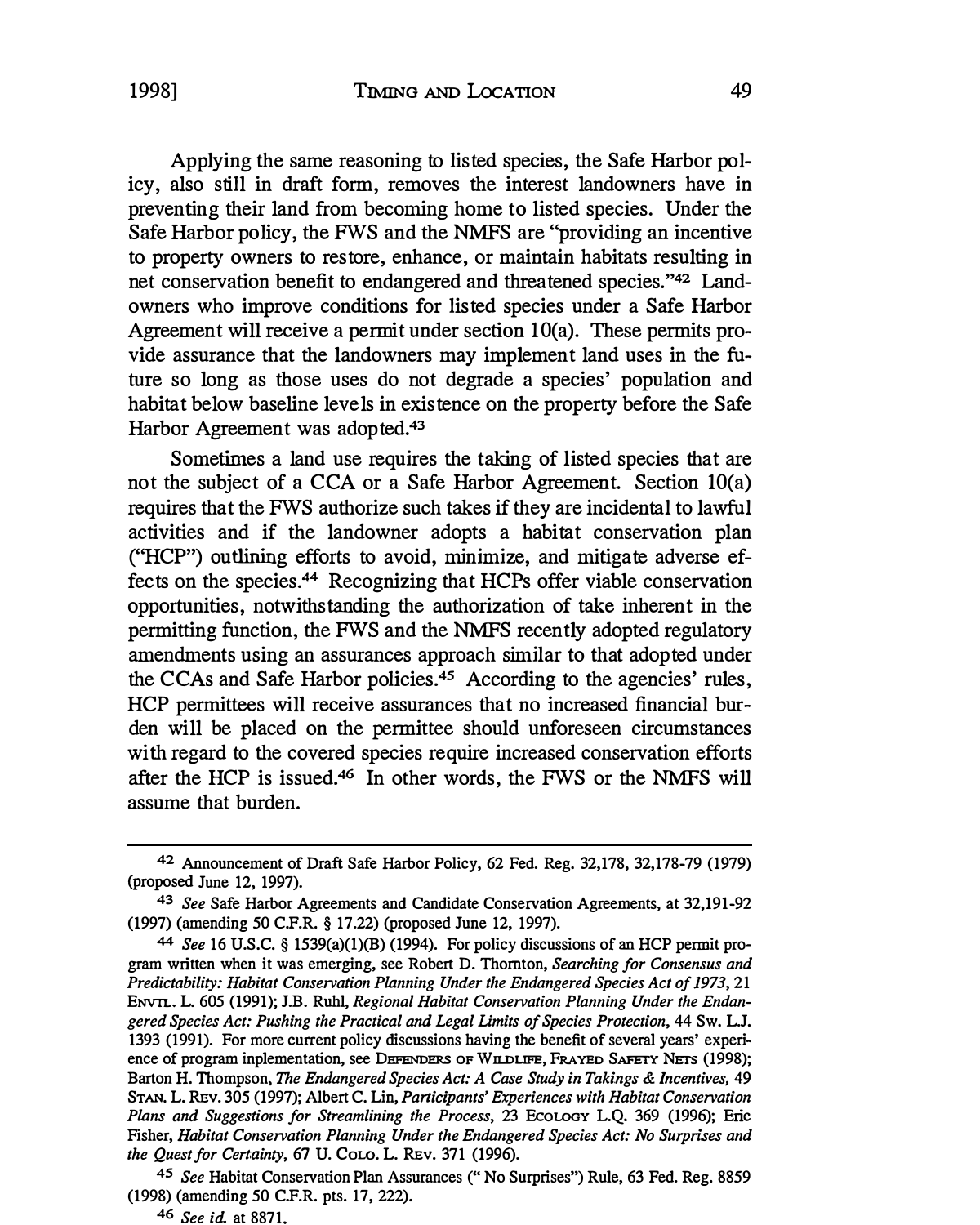The need for and promise of the CCA, Safe Harbor, and No Surprises policies is not immediately apparent from Rachlinski's empirical study because they respond to the diversity of life and living under the ESA. Generalizations about species and landowners don't reveal the dynamics that lead to the three scenarios in which the ESA works against not for-species conservation. Rachlinski is probably correct in surmising that "situations in which the FWS's land-use restrictions do more harm than good to a listed species are probably the exception, not the norm."*47* But why should there be *any* such situations? In short, although Rachlinski drives a stake through the heart of the property rights extremists' theory that repealing the ESA will unleash countless voluntary landowner conservation practices, his data do not account for what happened to the vireo and, I believe, present no reason to dissuade the FWS from pursuing its limited reform agenda, so long as it remains targeted at the kinds of behavior my anecdotes suggest is occurring all too frequently and unnecessarily.

## III. RESPONDING TO NIT-PICKING: THE BIG PICTURE REMAINS INTACT

It is naïve to think that the ardent property rights advocates will read Rachlinski's studies and go home without a fight. Although it seems unlikely they will be able to produce an empirical study proving the opposite of his conclusion, I expect they will focus on nit-picking his study in an attempt to discredit its conclusions. There are some legitimate concerns regarding Rachlinski's analysis, but in the long run they do not appear to undermine his basic research design and conclusion. I will now outline some of the more likely questions to be raised by his critics.

*Plants are not animals.* This charge is indisputable. It is not clear, however, why landowners would respond differently to regulation of plants than they would to regulation of animals. Indeed, most of the restrictive effect associated with protection of animals is in reality about plants-i.e., the animals' vegetative [habitat.](https://habitat.48)**48** In Texas, for example,

*<sup>47</sup> Rachlinski, supra note 4, at 7.* 

**<sup>48</sup>** *Actions that do not result in direct physical killing or injury to species are regulated principally under the "hann" component of the take prohibition. The definition of "hann" does not appear in the statute, but the FWS and the NMFS have provided a definition through a regulation, including within the scope of the prohibited actions "significant habitat modification or degradation where it actually kills or injures wildlife by significantly impairing esential*  behavioral patterns, including breeding, feeding or sheltering." Endangered and Threatened *Plants; Introduction and General Provisions; Definitions, 50 C.F.R. § 17.3 (1975) (amended Sept. 30, 1985). The Supreme Court has upheld that rule, focusing on the evidentiary aspects of the "actually kills or injures" language as the key to keeping the scope of hann within the legislatively intended meaning of take. See Babbitt, 515 U.S. at 696-97 n.9. Indeed, the Court went so far as to say that "every term in the regulation's definition of 'hann' is subservient to the phrase 'an act which actually kills or injures wildlife."' Id. at 700 n.13. The Court ob-*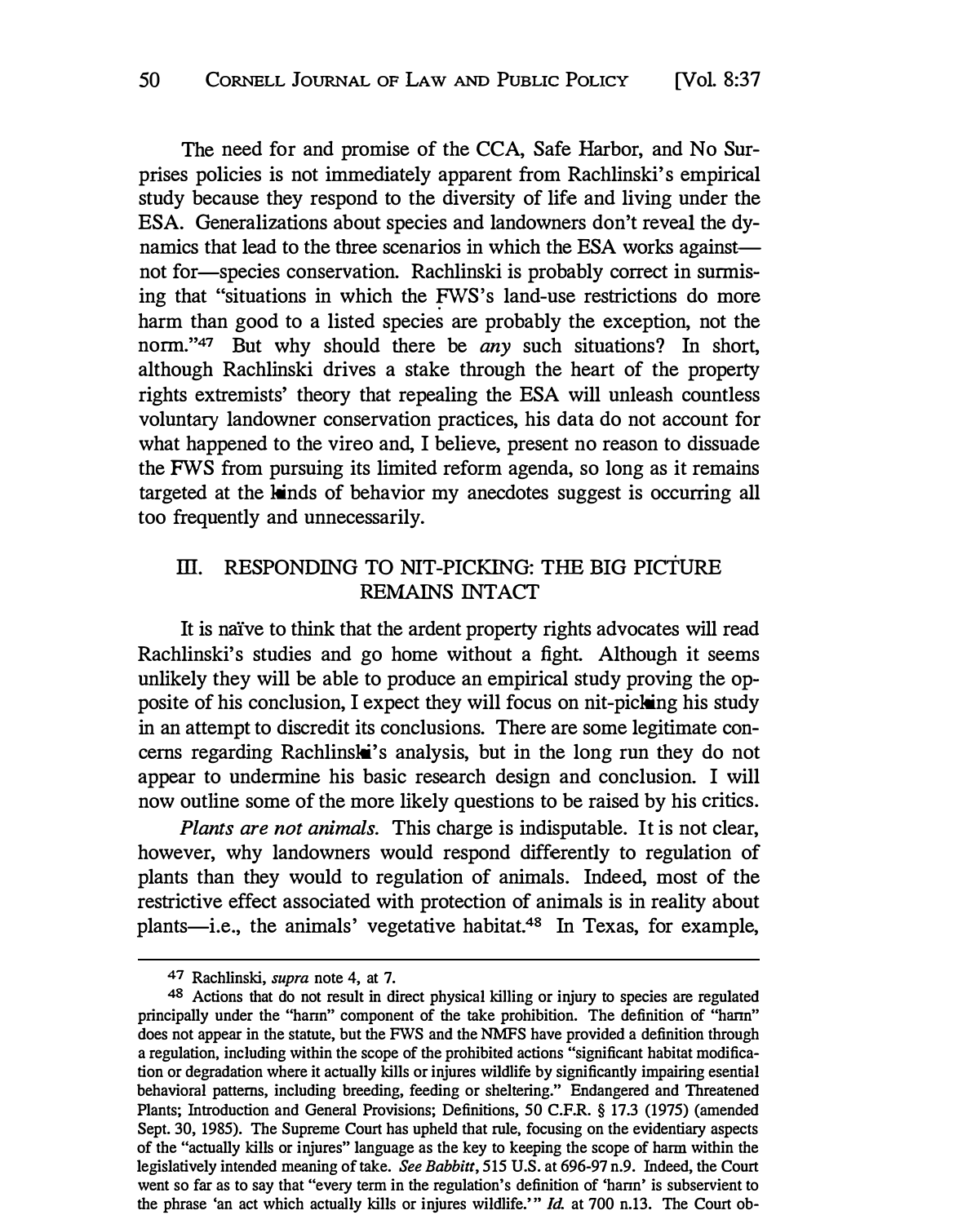FWS focused its efforts on convincing landowners that they should not impair vireo *[habitat.](https://habitat.49)49* Rachlinski, by focusing on landowner response to different levels of plant species protection regulation, offers a reliable indicator of how landowners would respond to different levels of animal species protection regulation.

*Landowners may not know that plants are not protected.* Rachlinski surmises that perhaps landowners do not understand that the ESA treats plants and animals [differently.](https://differently.50)**50** If they believe plants receive full ESA protection, this would undermine his premise that differences in plant species' progress on different land regimes reflect differences in plant species protection regulation levels. But while I know of no comprehensive qualitative research into landowner perceptions of how the ESA treats plants, my experience is that most private landowners are shocked to learn that the ESA mentions plants at all. In addition, landowners who seek legal counsel generally ought to learn the way the statute works and thus come to understand that the level of protection for plants varies as Rachlinski describes.

*The underlying FWS database used for the study is unreliable.* It is true that any empirical study is only as reliable as the data upon which it is based. Rachlinski thus acknowledges that problems with the FWS's access to private land, with the quality of data that the FWS receives from other federal agencies, and with the way that the FWS interprets post-listing discoveries of "new" populations of the species, may make the database less than ideal for his [purposes.](https://purposes.51)**51** But these are the best data we have; therefore, any criticism on this ground ought to demonstrate the data's unreliability before the study conclusion can be questioned. Indeed, if anything, this criticism indicates the need for more funding for empirical research into the kinds of questions Rachlinski raises.

*The study's federal land use classifications are too coarse.* Rachlinski divides private landowner lands according to *use,* but divides federal lands according to management agency.**52** As some federal land management agencies control millions of acres of lands put to a variety of uses, it would make the comparison more relevant if federal lands had been divided according to use as well. It may be, for example, that a

*served that the rule "did not need to include 'actually' to connote 'but for' causation, which the other words of the definition obviously require." Id. The Court also emphasized that the harm rule thus must "be read to incorporate ordinary requirements of proximate causation and foreseeability." Id. at 697 n.9.* 

**<sup>49</sup>** *See CAMPBELL, supra note 22, at 33-35 (reproducing the FWS's management guidelines for the black-capped vireo).* 

**<sup>50</sup>** *See Rachlinski, supra note 4, at 34.* 

**<sup>51</sup>***See id. at 34-35.* 

**<sup>52</sup>** *See id. at 21.*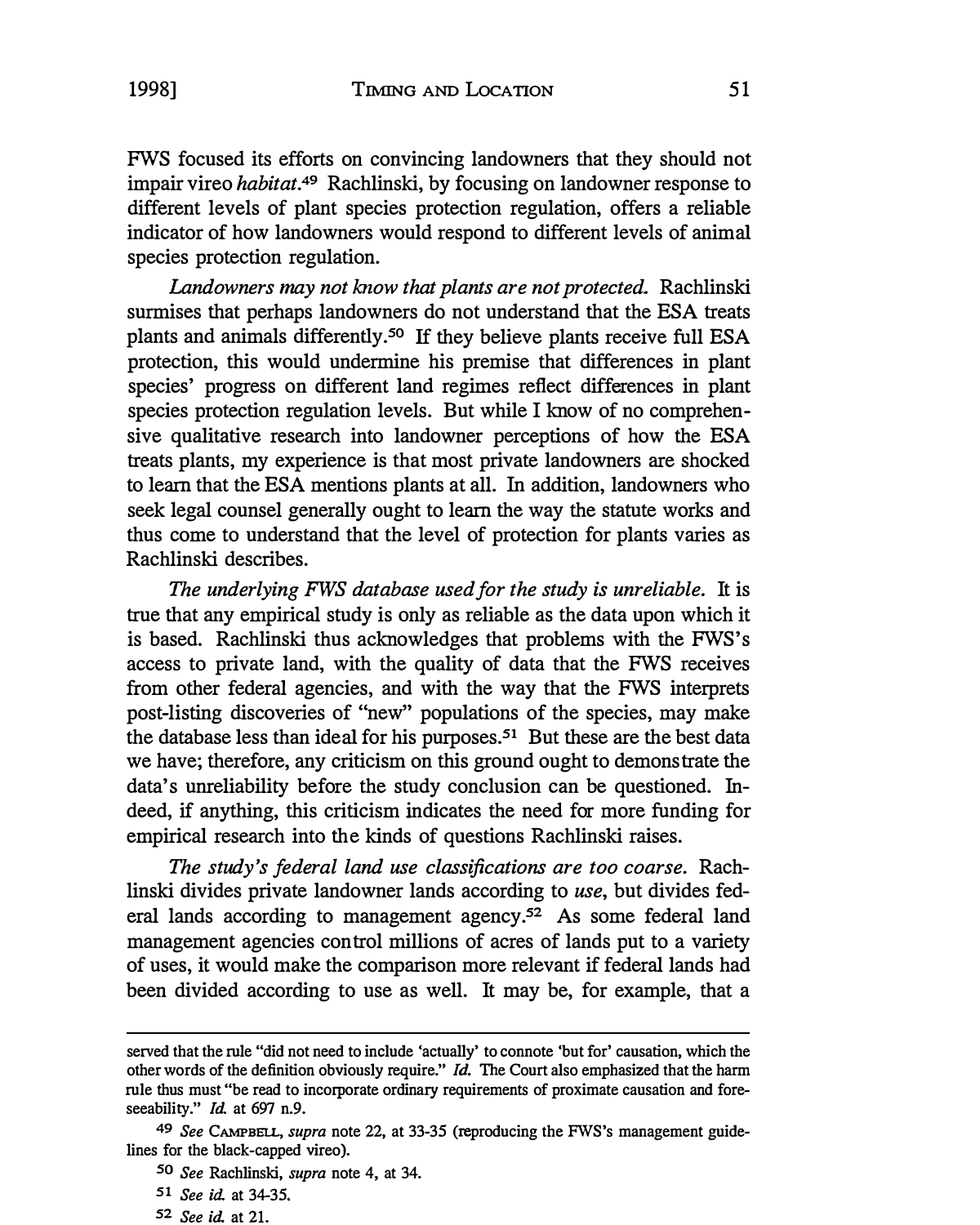species' status is consistent between federal and private land when uses are held constant.

*The study does not examine species status trends over time.* Rachlinski's study depends on species assessments ("stable, $\ddot{e}$ " declining, $\ddot{e}$  and "improving") that are snapshots in time rather than longitudinal. The statement that a species is "stable" on federal property and "declining" on private property *today* does not tell us much about how that condition came to be. Was the species once abundant on federal land and abused to the point that today a small remnant population is "stable" because the federal authority is finally protecting it meaningfully? Is the species "declining" on private property, but declining slower than it was five years ago? Without some historical perspective of this sort, the full story about landowner behavior may not be reflected in the data.

*Many species are affected by causes outside of the landowner's control.* The fact that a species is "declining" or "improving" on a particular property does not necessarily tell us what the property owner'es contribution to that condition has been. Invading species, offsite pollution sources, nearby urbanization, and other offsite forces can affect onsite conditions regardless of the property owner's land stewardship ethic.**53** Federal lands may have an inherent advantage in this respect given that they often appear in large isolated tracts that may be insulated from outside threats. Blaming private property owners for offsite conditions seems unfair, and tightening land use restrictions on the property owner will not avoid the problem, but will only exacerbate the unfairness.

Even taking these criticisms into account, Rachlinski's study does support the view that the likely consequence of completely eliminating the ESA's land use restrictions for listed animal species would be to drive more animal species into extinction. A few points of criticism appear to have some merit and may .warrant further study, but those points go only to the strength of the conclusion, not its direction. As between

**<sup>53</sup>** *Examples of offsite forces taken from recent FWS actions include the following: the Higginsi eye pearly mussel, which is threatened by the invasion of zebra mussels; the Bruneau Hot Springsnail, which lives near hot springs outlets the flow of which is diminished by distant agricultural pumping of the related aquifer; the Bog Turtle, which is threatened by, among other things, habitat succession due to invasive species; and nine coastal plants found in central California, which are threatened by invasive plant species and natural plant community succession. See Notice of Availability of a Draft Revised Recovery Plan for Higginsi Eye Pearly Mussel, Lampsilis Higginsi, for Review and Comment, 63 Fed. Reg. 33,944 (1998); Endangered and Threatened Wildlife and Plants; Notice of Determination to Retain Endangered Status for the Bruneau Hot Springsnail in Southwestern Idaho Under the Endangered Species Act, 63 Fed. Reg. 32,981 (1998); Endangered and Threatened Wildlife and Plants; Final Rule to List the Northern Population of the Bog Turtle as Threatened Due to Similarity of Appearance, 62 Fed. Reg. 59,605 (1997); Endangered and Threatened Wildlife and Plants; Determination of Endangered Status for Nine Plants from the Grasslands of Mesic Areas of the Central Coast of California, 62 Fed. Reg. 54,791 (1997).*